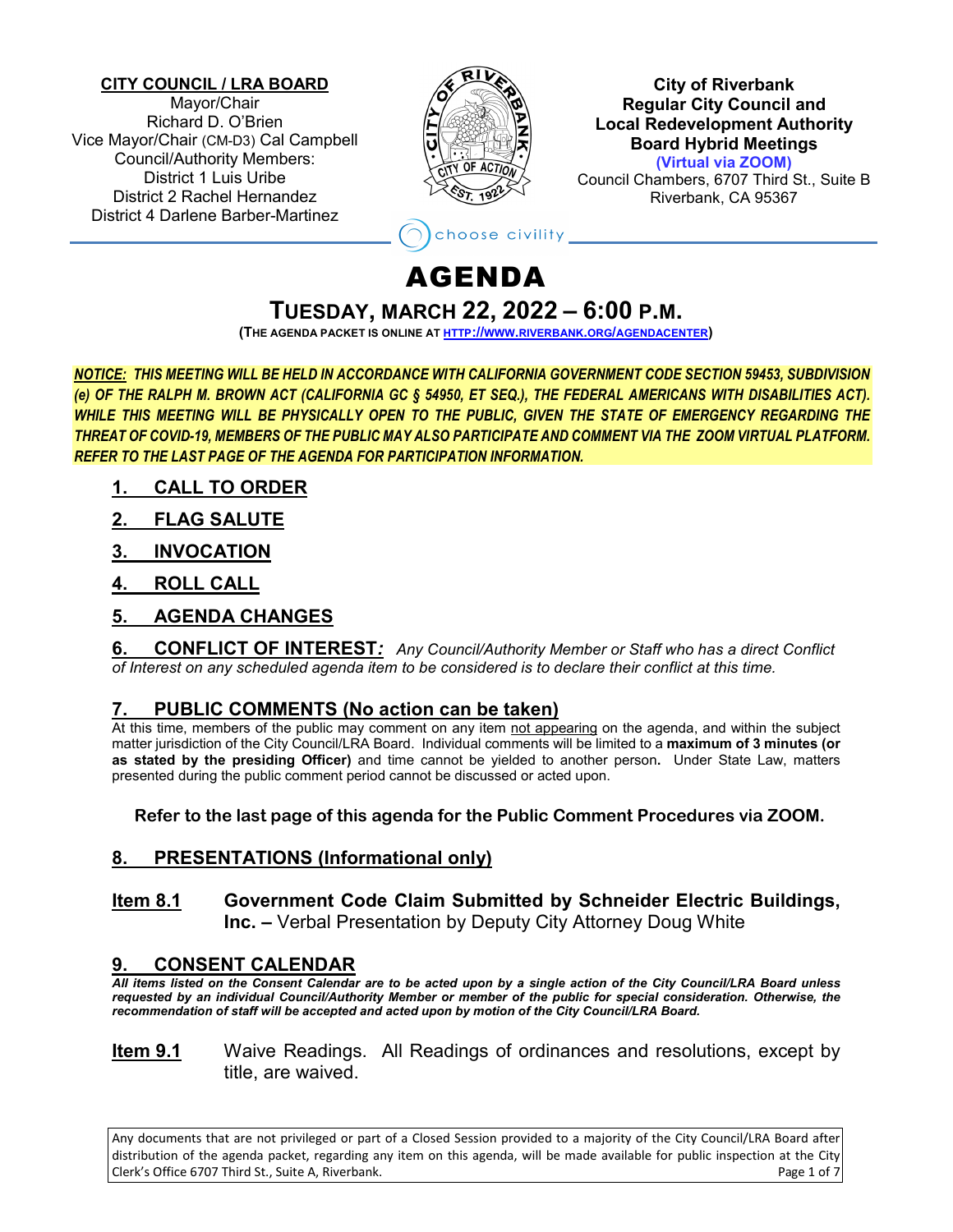- **Item 9.2** Approval of the March 8, 2022 City Council and Local Redevelopment Authority Board Minutes.
- **Item 9.3** A Resolution Authorizing the City to Implement Teleconferenced Public Meetings Pursuant to Assembly Bill 361 Allowing the City to Continue a Hybrid Virtual Meeting Environment.
- **Item 9.4** A Resolution Providing the Interim City Manager, or their designee, Signature Authority for the Submittal of an Application for Funding to the State Water Board Water and Wastewater Arrearage COVID Relief Program.
- **Item 9.5** A Resolution Authorizing the Interim City Manager to Submit an Emergency Solutions Grant (ESG) and a California Emergency Solutions Grant (CA-ESG) Applications for Funding for Homeless Outreach and Shelter Services and, if Awarded, Execute an Agreement and Any Amendments thereto with Stanislaus County.

# **10. PUBLIC HEARINGS**

*The Public Hearing Notices were published in the Riverbank News on March 9, 2022 and in, the case of Item 10.1 the public hearing notice was posted on the City website.*

- **Item 10.1 4th Public Hearing – Redistricting Process for Riverbank's Four (4) Councilmember District Boundaries** - It is recommended that the City Council 1) conduct a public hearing to receive public input on the City Council district boundaries in response to data received in the 2020 census; and 2) adopt a resolution of the City Council of the City of Riverbank, California, adjusting City Council district boundaries in accordance with California Elections Code section 21600 et seq. and Riverbank Municipal Code section 30.03, subdivision (B)(3).
- **Item 10.2 First Reading by Title Only and Introduction of a Proposed Ordinance**  Adding New Chapter 54: Mandatory Organic Waste Disposal Reduction Ordinance to Title V: Public Works of the Riverbank Municipal Code of Ordinances – It is recommended that the City Council conduct the public hearing for the first reading of the proposed ordinance to consider its approval; if approved, the second reading of the ordinance by title only will be scheduled for the next regular City Council meeting on April 12, 2022, for consideration of its adoption.

# **11. NEW BUSINESS**

**Item 11.1 Presentation and Introduction to Harm Reduction –** It is recommended that the City Council receive the presentation by Donna Kenney, Planning

Any documents that are not privileged or part of a Closed Session provided to a majority of the City Council/LRA Board after distribution of the agenda packet, regarding any item on this agenda, will be made available for public inspection at the City Clerk's Office 6707 Third St., Suite A, Riverbank. Page 2 of 7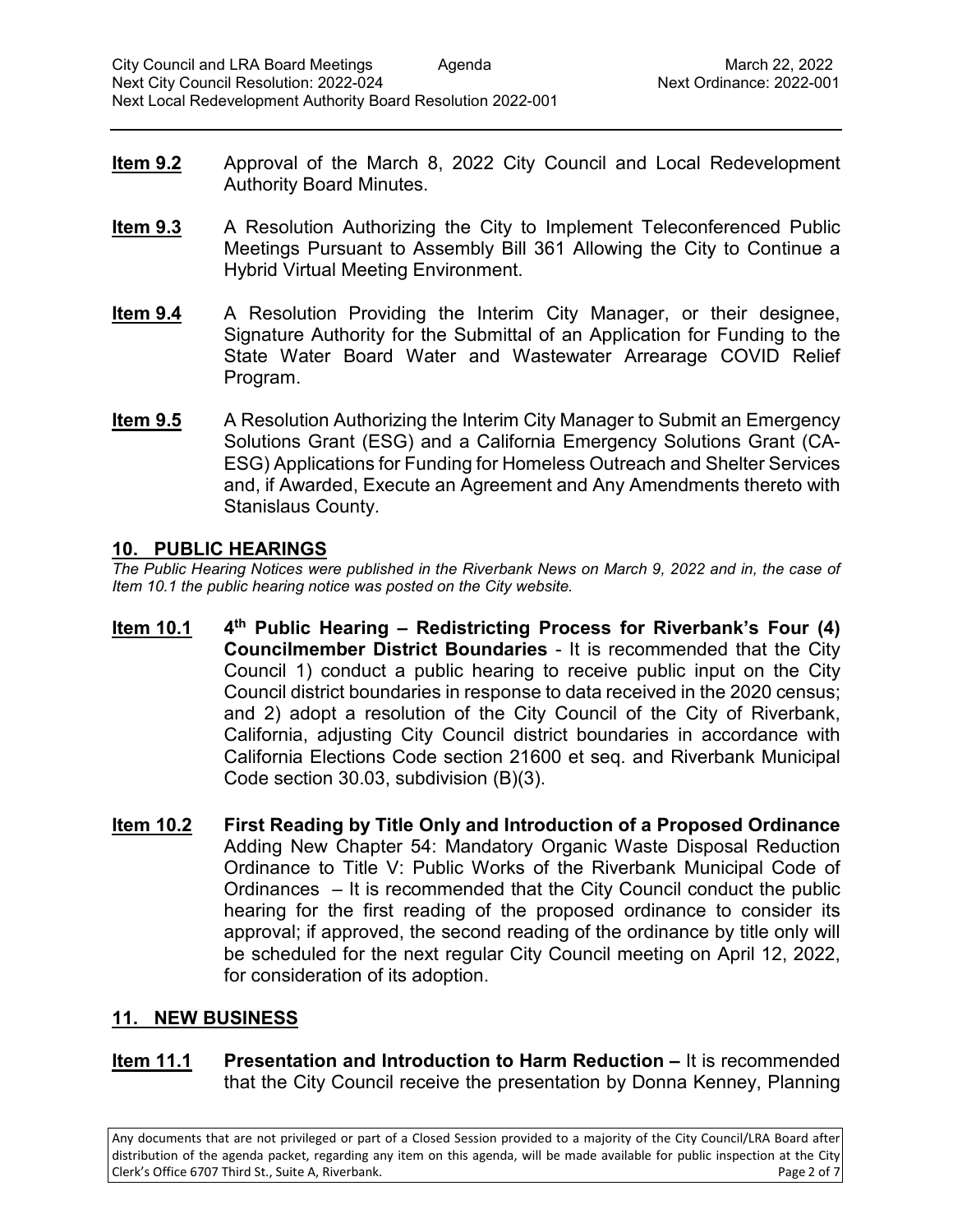& Building Manager with Diego Capistrano, Community Health Worker III, Stanislaus County Health Services Agency and provide direction to staff.

- **Item 11.2 A Resolution Adopting the 2021 General Plan and Housing Element Annual Progress Reports (APRs) -** It is recommended that the City Council adopt a resolution approving the 2021 General Plan and Housing Element Annual Progress Reports (APRs) and authorize staff to submit said Reports to the California Office of Planning and Research and California Department of Housing and Community Development.
- **Item 11.3 A Resolution to (1) Rescind Resolution 2021-104; (2) Declare APN 132- 012-024 Located at the Northeast Corner of 3rd Street & Stanislaus Street as Exempt Surplus Land under the Surplus Land Act; and, (3) Approve the Sale of Said Property to the Stanislaus Regional Housing Authority Pursuant to a Purchase and Sale Agreement -** It is recommended that the City Council adopt a resolution to (1) Rescind Resolution 2021-104; (2) Declare APN 132-012-024 Located at the Northeast Corner of 3rd Street & Stanislaus Street as Exempt Surplus Land under the Surplus Land Act; and, (3) Approve the Sale of Said Property to the Stanislaus Regional Housing Authority Pursuant to a Purchase and Sale Agreement.

# **12. COMMENTS/REPORTS**

A brief report on notable attendance of a meeting or conference or other notable topics of City business shall be made. The Brown Act does not allow for discussion or action of items by the City Council/LRA Board during this time.

- **Item 12.1** Staff
- **Item 12.2** Council/Authority Member
- **Item 12.3** Mayor/Chair

# **13. CLOSED SESSION**

The public will have a limit of **3 minutes** to comment on Closed Session item(s) as set forth on the agenda prior to the City Council/LRA Board recessing to Closed Session.

**Item 13.1 CONFERENCE WITH LEGAL COUNSEL – EXISTING LITIGATION** (Pursuant to Government Code §54956.9) Name of Case: City of Riverbank v. Schneider Electric Buildings America, Inc.

# **Item 13.2 CONFERENCE WITH LABOR NEGOTIATORS** (Pursuant to Government Code §54957.6)

Agency representative: Interim City Manager Marisela Garcia Employee Organizations: Riverbank Miscellaneous Employees

Any documents that are not privileged or part of a Closed Session provided to a majority of the City Council/LRA Board after distribution of the agenda packet, regarding any item on this agenda, will be made available for public inspection at the City Clerk's Office 6707 Third St., Suite A, Riverbank. Page 3 of 7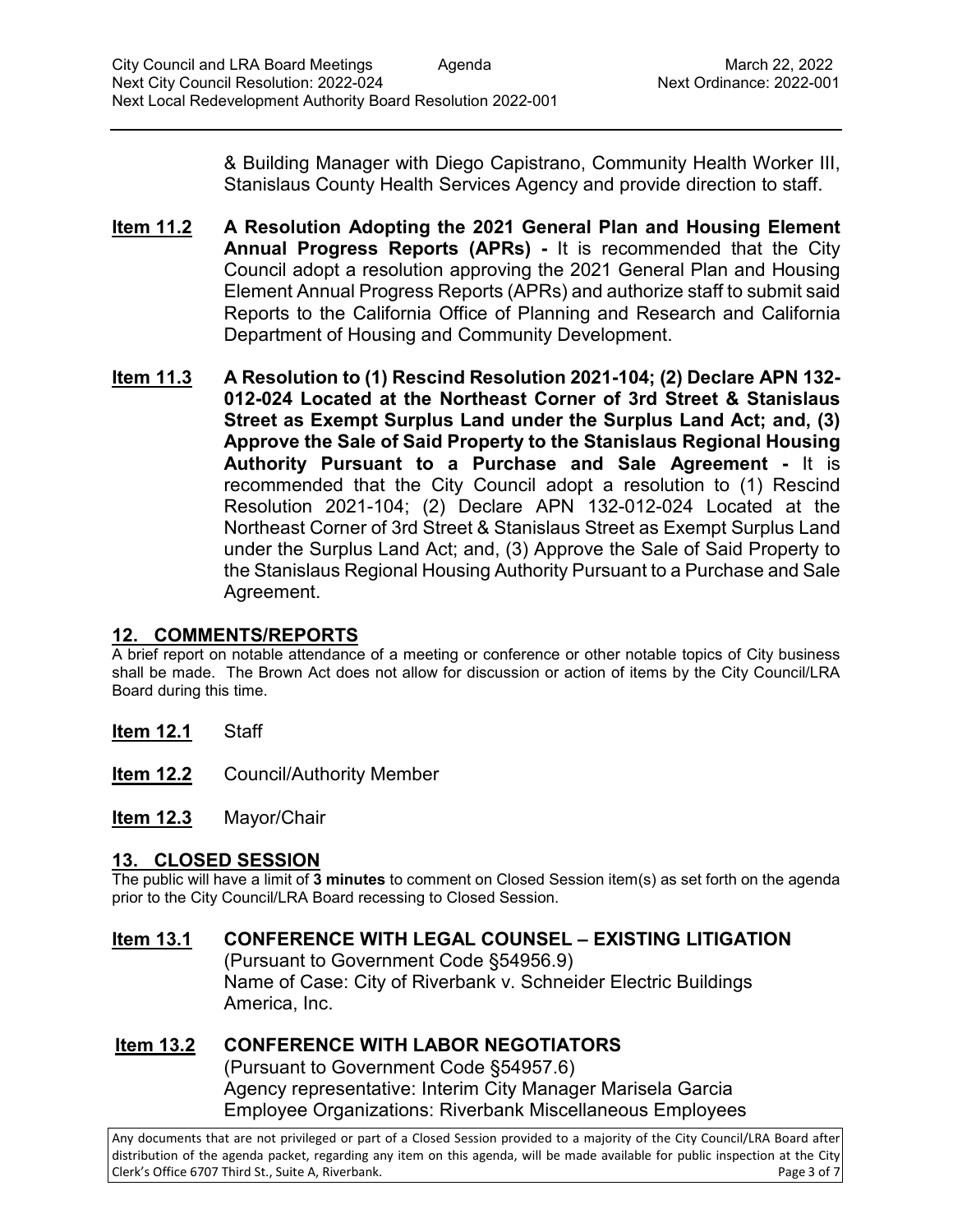### **Item 13.3 CONFERENCE WITH REAL PROPERTY NEGOTIATORS**

(Pursuant to Government Code § 54956.8) Property: Jackson Avenue, Riverbank (APN 075-005-025 & APN 075- 005-013) Agency Negotiator: Interim City Manager Marisela H. Garcia Property Negotiator: Jon R. & Suki H. Gonzalez Under Negotiation: Price, terms of payment, or both.

**Item 13.4 PUBLIC EMPLOYEE APPOINTMENT** (Pursuant to Government Code § 54957 [b][1]) Position Title: City Manager

#### **14. RECONVENE – REPORT FROM CLOSED SESSION**

- **Item 14.1** Report from Closed Session on **Item 13.1 CONFERENCE WITH LEGAL COUNSEL – EXISTING LITIGATION** (Government Code §54956.9) Name of Case: City of Riverbank v. Schneider Electric Buildings America, Inc.
- **Item 14.2** Report from Closed Session on **Item 13.2 CONFERENCE WITH LABOR NEGOTIATORS** (Pursuant to Government Code §54957.6) Agency representative: Interim City Manager Marisela Garcia Employee Organizations: Riverbank Miscellaneous Employees

**Item 14.3** Report from Closed Session on **Item 13.3 CONFERENCE WITH REAL PROPERTY NEGOTIATORS** (Pursuant to Government Code § 54956.8) Property: Jackson Avenue, Riverbank (APN 075-005-025 & APN 075- 005-013) Agency Negotiator: Interim City Manager Marisela H. Garcia Property Negotiator: Jon R. & Suki H. Gonzalez Under Negotiation: Price, terms of payment, or both.

**Item 14.4** Report from Closed Session on **Item 13.4 PUBLIC EMPLOYEE APPOINTMENT** (Pursuant to Government Code § 54957 [b][1]) Position Title: City Manager

#### **15. ADJOURNMENT**

• The next regular City Council meeting will be on April 12, 2022 at 6 pm.

Any documents that are not privileged or part of a Closed Session provided to a majority of the City Council/LRA Board after distribution of the agenda packet, regarding any item on this agenda, will be made available for public inspection at the City Clerk's Office 6707 Third St., Suite A, Riverbank. Page 4 of 7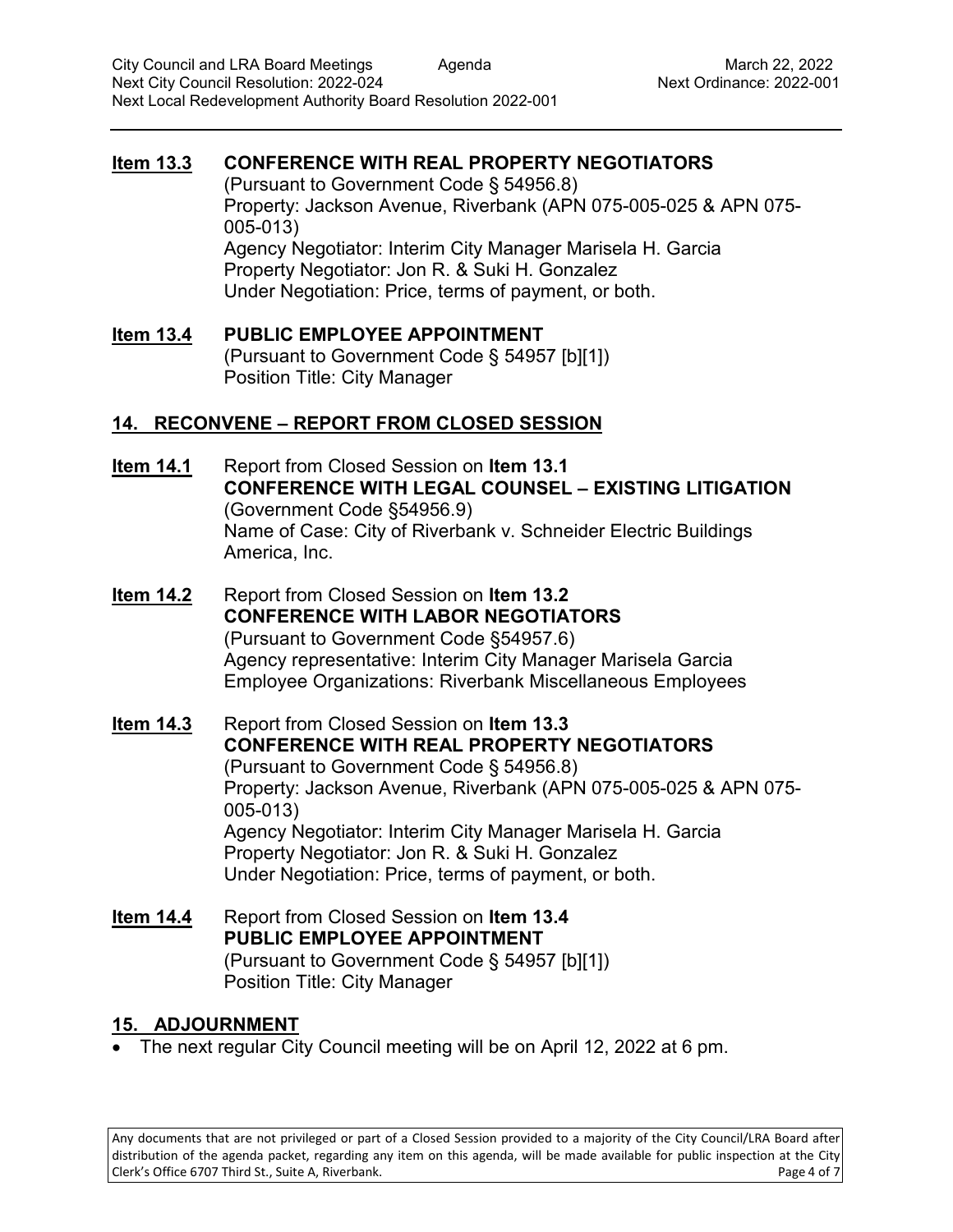#### **AFFIDAVIT OF POSTING**

**I hereby certify under penalty of perjury, under the laws of the State of California that the foregoing agenda was posted at the meeting location, on the North City Hall public exterior bulletin board, and the City's website 72 hours prior to the meeting in accordance to the California Ralph M. Brown Act.** 

Posted this  $17<sup>th</sup>$  day of March, 2022.

/s/Kathy L. Teixeira, Interim City Clerk

#### $\mathbf{G}$ **ADA COMPLIANCE STATEMENT**

In compliance with the Americans with Disabilities Act, and the Governor's Executive Order N-29-20, the City will make every effort to make reasonable modifications or accommodations from individuals with disabilities. Contact the Administration Dept. at (209) 863-7122 or the City Clerk at cityclerk@riverbank.org at least (48) hours prior to the meeting to enable the City to make reasonable arrangements for accessibility.

#### **NOTICE REGARDING NON-ENGLISH SPEAKERS**

Pursuant to California Constitution Article III, Section IV, establishing English as the official language for the State of California, and in accordance with California Code of Civil Procedures Section 185, which requires proceedings before any State Court to be in English, notice is hereby given that all proceedings before the City of Riverbank City Council/LRA Board shall be in English and anyone wishing to address the Council is required to have a translator present who will take an oath to make an accurate translation from any language not English into the English language.

Any documents that are not privileged or part of a Closed Session provided to a majority of the City Council/LRA Board after distribution of the agenda packet, regarding any item on this agenda, will be made available for public inspection at the City Clerk's Office 6707 Third St., Suite A, Riverbank. Page 5 of 7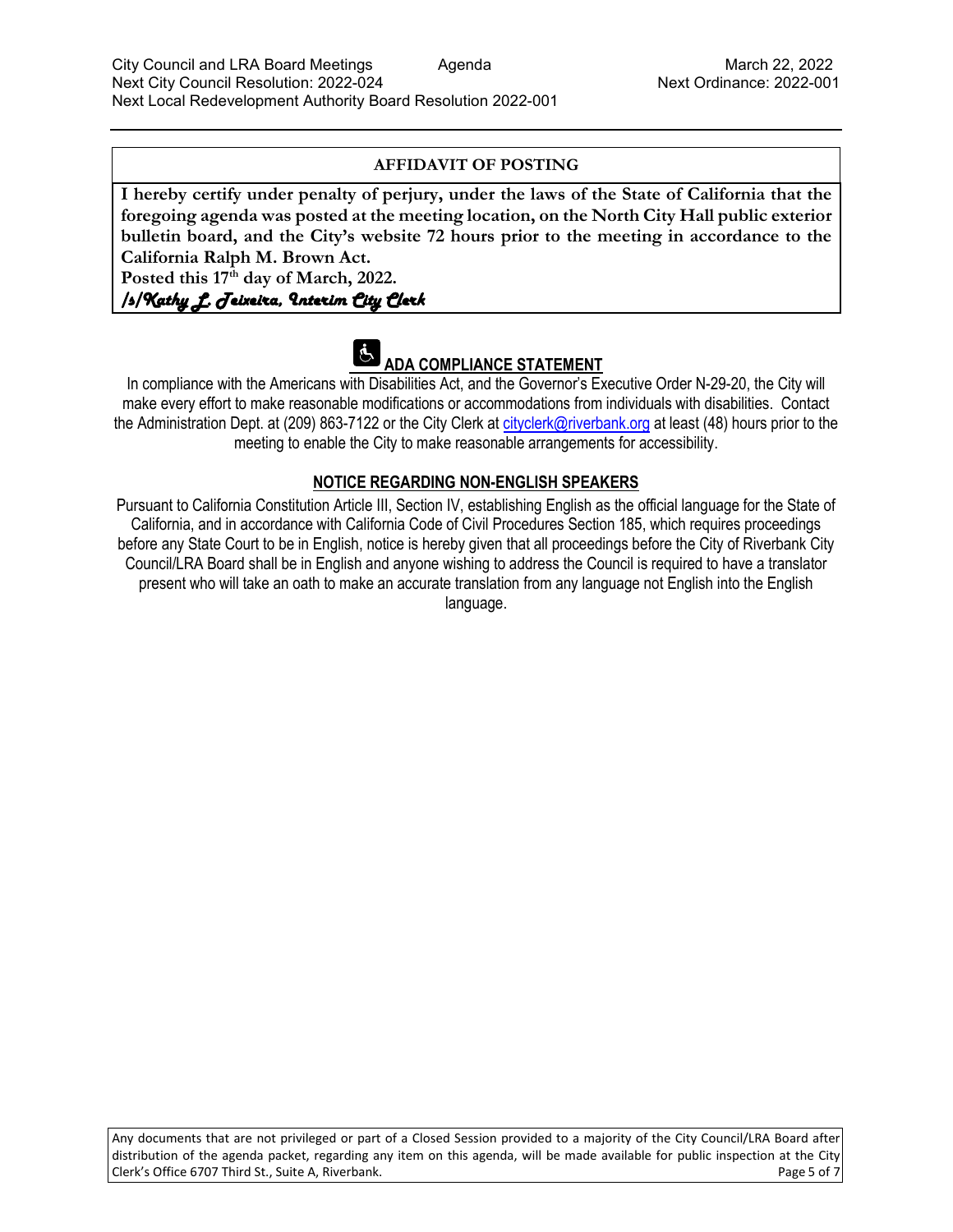

#### TELECONFERENCE/VIRUAL PLATFORM PUBLIC PARTICIPATION COMMENT PROCEDURES FOR THE HYBRID CITY COUNCIL MEETING HELD IN CONFORMANCE WITH THE BROWN ACT AS AMENDED BY SB 361

#### **PUBLIC "LIVE" VIEWING**

- Government Channels: Charter– 2 and AT&T U-VERSE 99
- YouTube Live is no longer available due to technical difficulties, which is being worked on.
- Via ZOOM Platform (See instructions below)

# SUBMITTING PUBLIC COMMENTS FOR THE RECORD

*Written comments must be received before 4:00 p.m. on the date of the meeting in order for them to be distributed to the Council prior to consideration of the matter. Written comments will not be read aloud at the meeting, but will be reported as received for the record. If you do not receive an acknowledgement of receipt within an hour of submission or by 5:00 pm, please call the City Clerk's Office at (209) 863-7198 or the Administration Dept. at (209) 863-7122.* 

#### *ACCEPTABLE METHODS OF SUBMITTING COMMENTS BEFORE THE 4:00 PM DEADLINE*

- *Via Mail Service:* Mail comments to City of Riverbank, Attn. City Clerk, 6707 Third Street, Suite A, Riverbank, CA 95367. (Call 209-863-7198 / 209-863-7122 to ensure they were received.)
- *Via Email: Mail to cityclerk@riverbank.org (Note: This technology is not a guaranteed method.)* 
	- Indicate Agenda Item # in the *subject line*. (Call 209-863-7198 /209-863-7122 to ensure receipt)
- *Oral Comments In-Person:* The Mayor will ask the audience if anyone wishes to comment, at that time you may approach the podium. (A Spanish language interpreter is available for assistance.)
- *Oral Comments Via Zoom:*The Mayor will announce when public comments may be made for a limit of 3 minutes on the agenda item being considered, at which time you will: **(please make sure the volume on your video device or any nearby device is turned down.)**
	- Using a computer click on the "raise hand" feature in the webinar controls. This will alert staff that you wish to speak, and you will be unmuted.
	- o Using a Phone press **\*9** to "raise the hand". This will alert staff that you wish to speak, and you will be unmuted.

**Teleconference Phone Number (This system is a backup for ZOOM technical difficulties only when providing oral comments.) If there are technical difficulties or disconnection with ZOOM while making oral comments, please immediately call the teleconference phone number (209) 863-7151 so that Council may receive your comments. Council will be waiting for your call. Thank you**

Any documents that are not privileged or part of a Closed Session provided to a majority of the City Council/LRA Board after distribution of the agenda packet, regarding any item on this agenda, will be made available for public inspection at the City Clerk's Office 6707 Third St., Suite A, Riverbank. Page 6 of 7